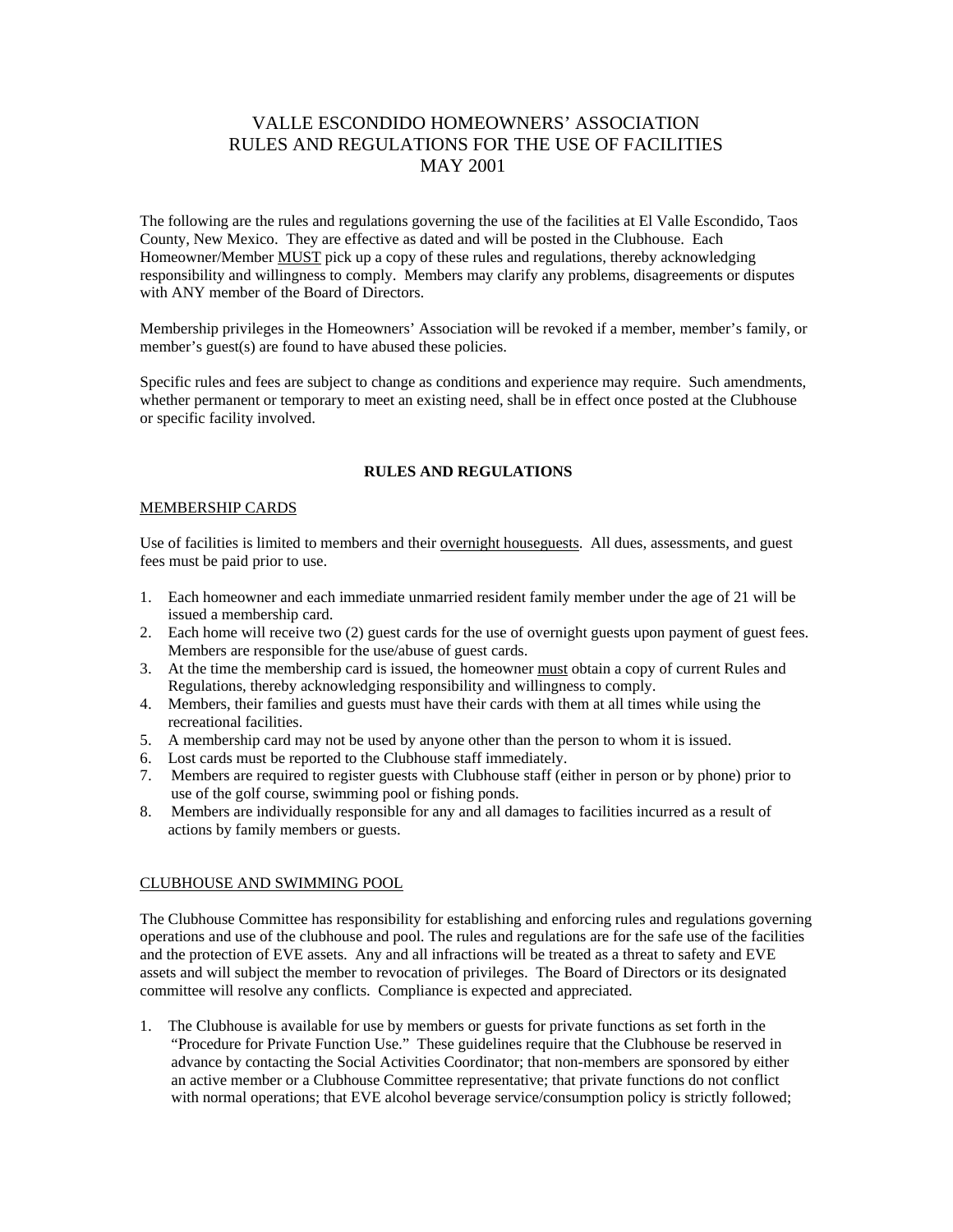that user will be responsible for cleanup and any and all costs agreed to in the Agreement for Private Function Use; that user assumes all liability and is responsible for any damages; user is aware that violations of EVE policy could result in revocation of membership privileges.

- 2. Persons under the age of twenty-one (21) are not permitted to sit at the bar.
- 3. Pets are not permitted in the Clubhouse or swimming pool and deck areas.
- 4. Swimming pool use is restricted to active (paid) EVE members and their <u>overnight housequests</u>. Annual dues and guests fees must be current prior to use. The Clubhouse Committee has the sole discretion regarding pool hours and authority to restrict or refuse admittance. Infractions could result in the suspension of pool use.
- 5. Members/guests must sign in at the Clubhouse prior to entering pool, thereby acknowledging the rules of conduct and liability. Guests must be registered by homeowners prior to use.
- 6. Use of the swimming pool is at the risk of the user.
- 7. Children under 12 must be accompanied by a parent or adult 18 years or older.
- 8. Pool hours will be set by the Clubhouse Committee and will be posted. The pool cannot be uncovered or used after hours without the signed Private Function Use Agreement.
- 9. No alcohol beverages and no glass containers are permitted in the pool area.
- 10. The EVE pool is licensed by and operated under the provisions of the New Mexico Environmental Improvement Division (EID).
- 11. The pool will be monitored by camera. The Clubhouse Committee will keep records of pool rule/regulation infractions and make recommendations to the Executive Committee regarding fines and sanctions.
- 12. The playground area is provided for children aged 10 and under. Parents are responsible for the safety of their children.
- 13. Garbage dumpsters adjacent to the Clubhouse are provided for household trash only for Homeowner convenience. Garbage must be bagged and placed IN the dumpsters and lids CLOSED. Cardboard boxes must be flattened. If the dumpsters are full, DO NOT LEAVE GARBAGE—WAIT UNTIL DUMPSTERS ARE EMPTY. No other dumping of any kind is permitted unless seasonal dumpsters are provided for spring/fall cleanup. Take other refuse to the Taos Landfill.

### GOLF COURSE

- 1. Players must register in the Clubhouse prior to play. Non-member fees can be paid by using the provided envelopes and drop box when the Clubhouse is closed.
- 2. Proper golf etiquette will be observed on the course at all times. Course guidelines will be posted at the Clubhouse. Misconduct will result in suspension of course privileges.
- 3. Appropriate attire is required (shirts must be worn on the course).
- 4. Players must have their own clubs and bag.
- 5. Homeowners and overnight guests must have their membership cards/guest cards with them and be registered prior to play.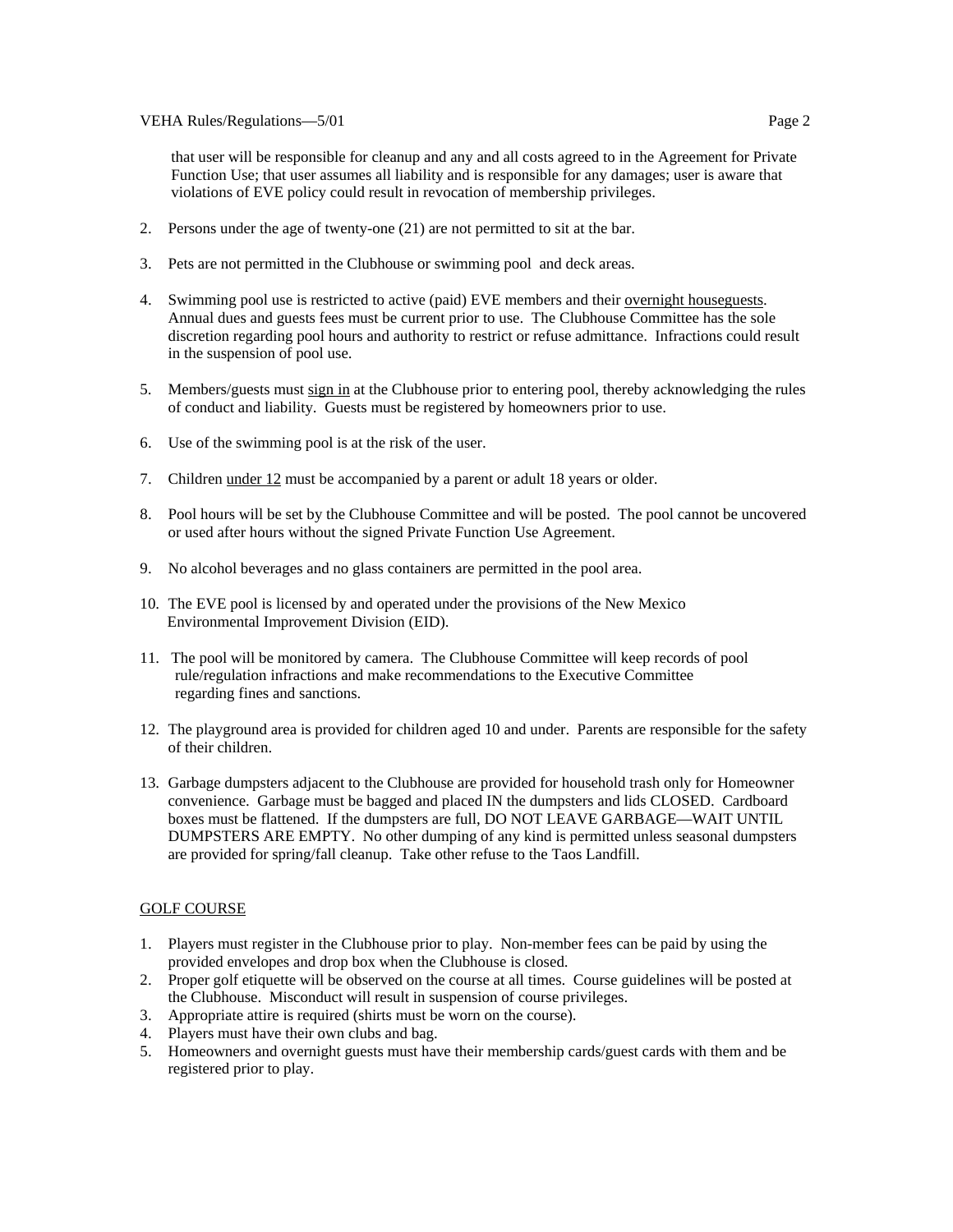VEHA Rules/Regulations—5/01 **Page 3** 

- 6. Members and guests of members may begin play at any tee but are expected to register by phone prior to play. Play beginning on any tee box other than No. 1 must not interfere with other players. Members and guests of members must sign in upon reaching the Clubhouse.
- 7. Members are expected to ensure that their family members and guests adhere to all rules.
- 8. Players are expected to observe recommended pace of play of two hours for 9 holes. Foursomes have priority. Singles and twosomes should not expect to play through foursomes and should not exert pressure on the group ahead. Groups failing to maintain pace of play should allow the following group to play through. Do not exceed 5 minutes to search for lost balls.
- 9. Players are expected to repair all divots and ball marks on the greens.
- 10. No private vehicles are permitted on the golf course fairways or greens. Handcarts are acceptable except on greens.
- 11. Groups of more than four require permission at time of registration.
- 12. An experienced golfer over the age of 16 must accompany junior golfers under 12.
- 13. Rainchecks will be given only for fewer than 9 holes of play.
- 14. Dogs are not allowed on the course at any time.
- 15. The golf course will be monitored for compliance; your cooperation is appreciated.
- 16. The golf course is closed for Valle Escondido Tournaments on Saturday and Sunday mornings of the following holidays: Memorial Day, Fourth of July, and Labor Day.

# FISHING LAKES (ARROWHEAD, ASPEN, AND ANY OTHER OPEN POND)

- 1. Dues paid homeowners and/or their overnight guests have fishing privileges. Homeowner membership cards and guest cards should be carried and displayed. Register at the Clubhouse by phone or in person.
- 2. Bait, lures and flies may be used.
- 3. Creel limit is 3 fish per cabin per day. No size limit. This limit will prolong use of the fish resource.
- 4. "Catch and release" is encouraged, but only with fish caught by single barbless hook lure or fly. Careful handling of fish to be released and prompt return to the water are necessary for successful resuscitation. Bleeding fish should be kept. Catch and release is a proven way to extend the life of the fish resource.
- 5. Only one rod in use per angler.
- 6. No swimming, wading, or floating in lakes.
- 7. No fish cleaning on site.
- 8. Caught grass carp should be returned promptly to the lake.
- 9. No motorized vehicles on the levees.

# WATER

Water is a scarce commodity in New Mexico. Except for emergency purposes, kitchen and sanitation uses have the highest priority. Each Homeowner is charged with the responsibility to see that water is not used carelessly and is not wasted. Rules governing the operation of the VE water system and the use of water are covered by:

- The State EID regulations covering water systems.
- The rules as published by the VE Homeowners' Association Water Committee.

### ROADS AND VEHICLE REGULATIONS

1. The speed limit within Valle Escondido is fifteen (15) miles per hour. Please drive slowly and carefully at all times. This is a beautiful, peaceful community where adults and children walk the roadways.